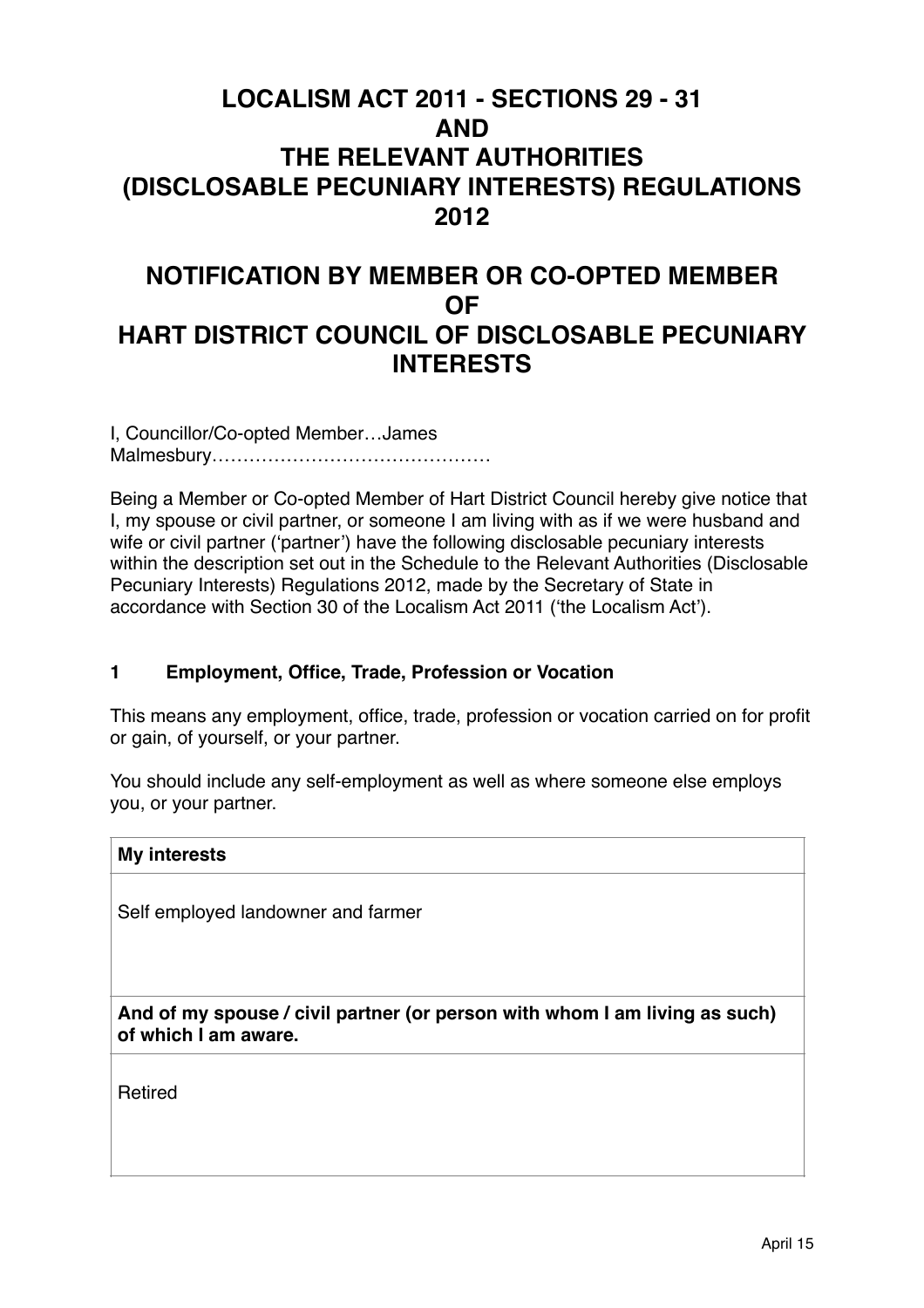## **2 Sponsorship**

This means any payment or provision of any other financial benefit (other than from Hart District Council) made or provided to yourself, or your partner, within the period of 12 months ending on the date of this notification, in respect of any expenses incurred by yourself in carrying out your duties as a Member, or towards your election expenses.

This also includes any payment or financial benefit from a trade union within the meaning of the Trade Union and Labour Relations (Consolidation) Act 1992, Section 52.

| <b>My interests</b>                                                                                |  |  |
|----------------------------------------------------------------------------------------------------|--|--|
| None                                                                                               |  |  |
| And of my spouse / civil partner (or person with whom I am living as such)<br>of which I am aware. |  |  |
|                                                                                                    |  |  |
| None                                                                                               |  |  |

## 3. **Contracts**

This means any contract made between yourself, or your partner, (or a body in which you, or your partner, have a beneficial interest), and Hart District Council -

- a) under which goods or services are to be provided or works are to be executed; AND
- b) which has not been fully discharged;

| <b>My interests</b>                                                                                |
|----------------------------------------------------------------------------------------------------|
|                                                                                                    |
| None                                                                                               |
|                                                                                                    |
| And of my spouse / civil partner (or person with whom I am living as such)<br>of which I am aware. |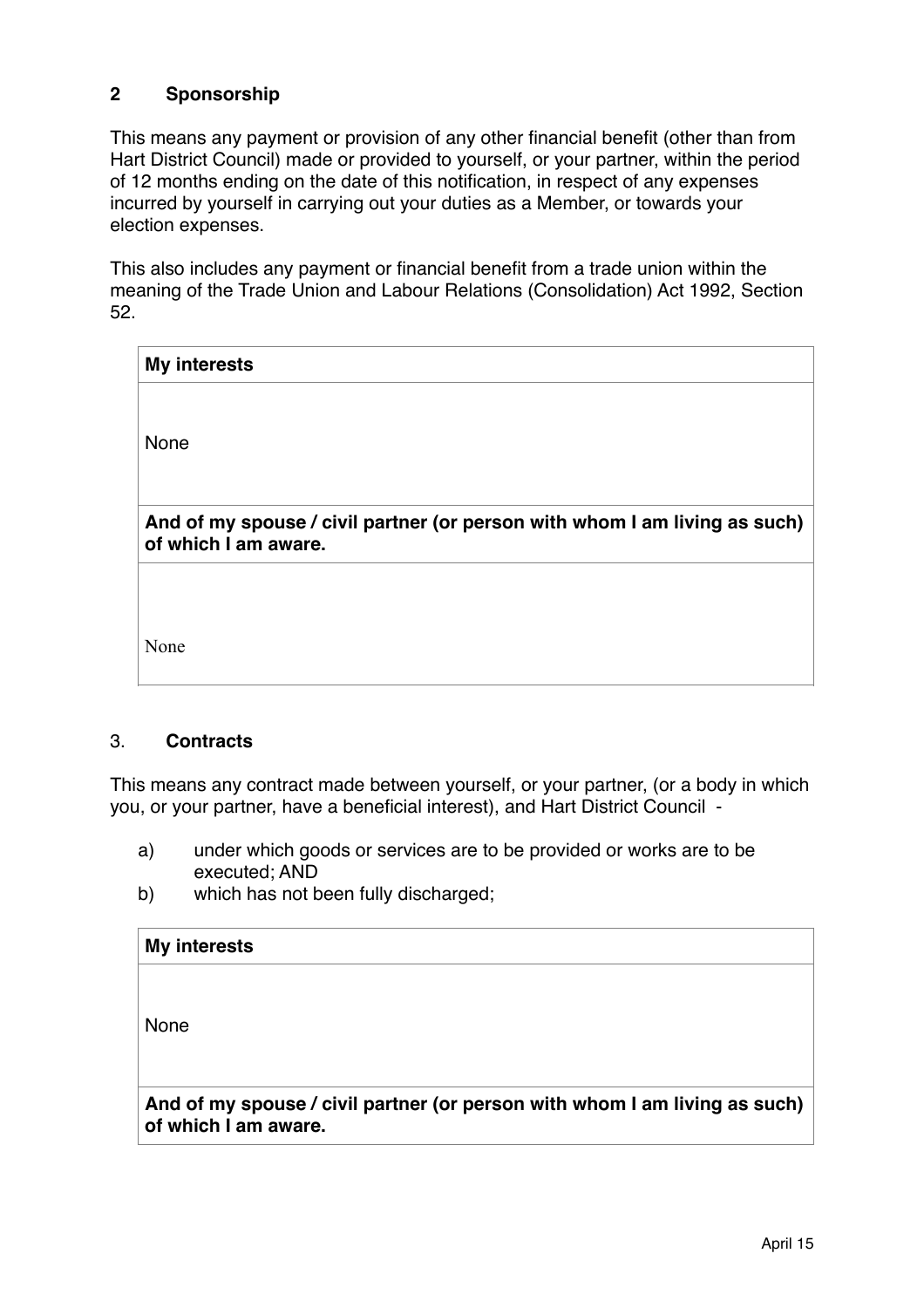None

## **4 Land**

This means any beneficial interest in land within the area of Hart District Council of yourself, or your partner.

This includes land which you, or your partner, own, lease, have the benefit of an option over, or have other rights in or over such as an easement or other burden or interest which carries the right to occupy land or receive income, or upon which you have a mortgage.

| <b>My interests</b>                                                                                |  |  |
|----------------------------------------------------------------------------------------------------|--|--|
| Greywell Hill Estate, Greywell                                                                     |  |  |
|                                                                                                    |  |  |
|                                                                                                    |  |  |
| And of my spouse / civil partner (or person with whom I am living as such)<br>of which I am aware. |  |  |
| None                                                                                               |  |  |
|                                                                                                    |  |  |
|                                                                                                    |  |  |

#### **5 Licences**

This means any licence (alone or jointly with others) to occupy land in the administrative area of Hart District Council held by yourself, or your partner, for a month or longer.

## **My interests**

My interests wholly owned

**And of my spouse / civil partner (or person with whom I am living as such) of which I am aware.**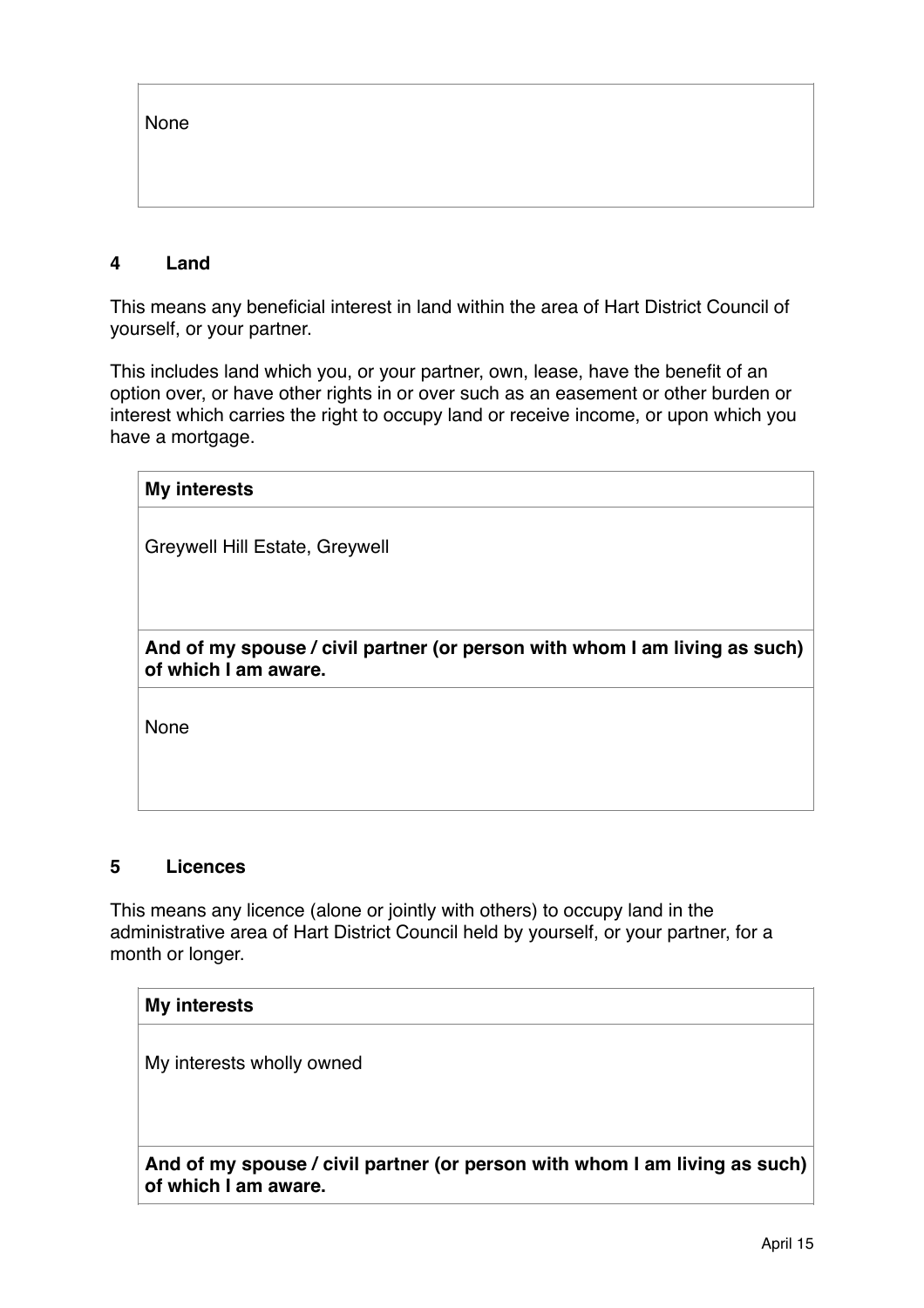None

## **6. Corporate Tenancies**

This means any tenancy where (to your knowledge) –

- (a) the landlord is Hart District Council; AND
- (b) the tenant is a body in which you, or your partner, have a beneficial interest;

| <b>My interests</b>                                                                                |  |
|----------------------------------------------------------------------------------------------------|--|
| Not applicable                                                                                     |  |
|                                                                                                    |  |
|                                                                                                    |  |
| And of my spouse / civil partner (or person with whom I am living as such)<br>of which I am aware. |  |
| Not annlicable                                                                                     |  |

Not applicable

## **7. Securities**

This means any beneficial interest in securities of a body where –

- a) that body (to your knowledge) has a place of business or land in the administrative area of Hart District Council; AND
- b) either
	- (i) the total nominal value of the securities exceeds £25,000 or one hundredth of the total issued shared capital of that body; OR
	- (ii) if the share capital of that body is more than one class, the total nominal value of the shares of any one class in which you, or your partner, have a beneficial interest exceeds one hundredth of the total issued share capital of that class.

Securities means shares, debentures, debenture stock, loan stock, bonds, units of a collective investment scheme within the meaning of the Financial Services and Markets Act 2000, Section 8, and other securities of any description, other than money deposited with a building society.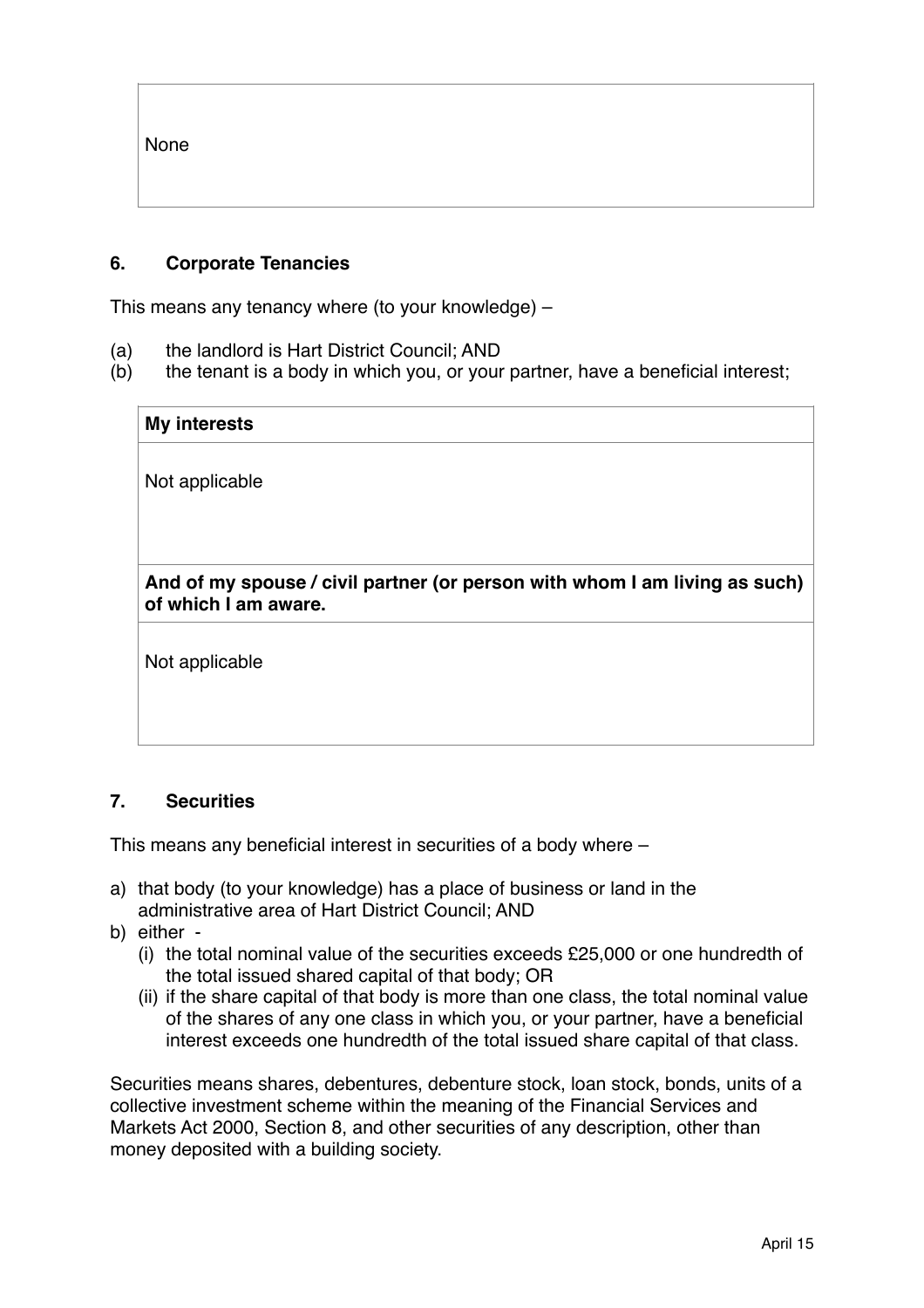**My interests**

Not aware of any

**And of my spouse / civil partner (or person with whom I am living as such) of which I am aware.**

Not aware of any

**N.B. A body in which you, your spouse/civil partner (or person with whom you are living as such) have a beneficial interest means a firm in which you, your spouse/ civil partner (or person with whom you are living as such) is a partner, or a body corporate of which you, your spouse/civil partner (or person with whom you are living as such) is a director, or in the securities of which you, your spouse/civil partner (or person with whom you are living as such) has a beneficial interest.**

## **8 Other Interests**

This means any other interest that you or your partner may have such as membership or management of other bodies including bodies to which they have been appointed by the Council, other public authorities (such as Hampshire County Council, a local Parish Council, Hampshire Fire and Rescue Service, Office of the Police and Crime Commissioner for Hampshire etc), or similar bodies, charities, bodies to influence public opinion and trade/professional unions.

#### **My interests**

President of CPRE Hampshire Patron North East Hampshire Home-Start

**And of my spouse / civil partner (or person with whom I am living as such) of which I am aware.**

None